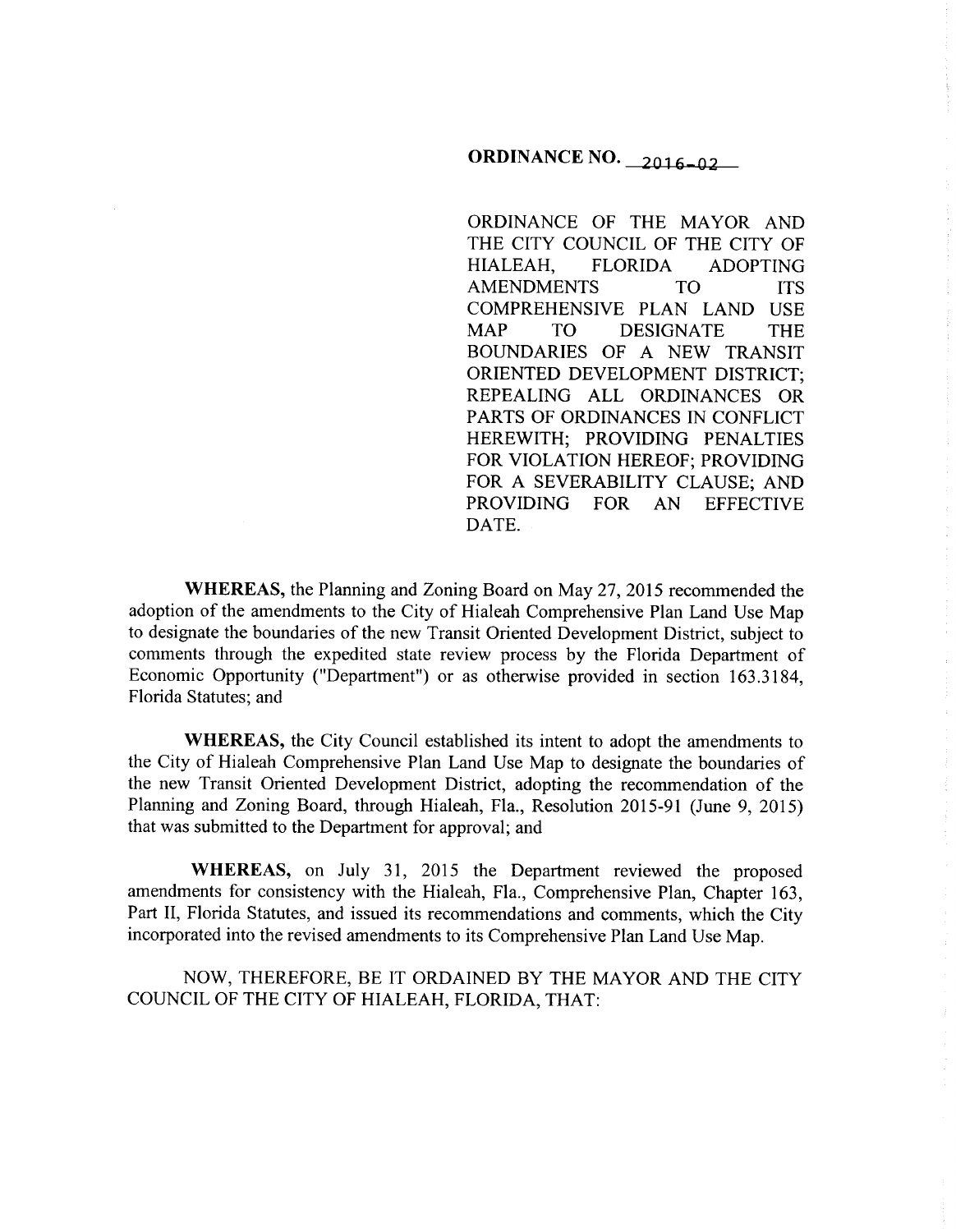# Ordinance No.  $2016 - 02$ Page 2

**Section 1:** The foregoing facts and recitations contained in the preamble to this ordinance are hereby adopted and incorporated by reference as if fully set forth herein.

**<u>Section 2:</u>** The Mayor and the City Council of the City of Hialeah, Florida hereby adopts the amendments to the Comprehensive Plan Land Use Map, setting the boundaries for a new Transit Oriented Development District as delineated in Exhibit "1". The proposed amendment (Exhibit "1"), which is made a part hereof for all purposes, shall be on file in the Office of the City Clerk.

# **Section 3: Repeal of Ordinances in Conflict.**

All ordinances or parts of ordinances in conflict herewith are hereby repealed to the extent of such conflict.

#### **Section 4: Penalties.**

Any person, business, association, corporation, partnership or other legal entity who violates any of the provisions of this ordinance shall receive a civil penalty, up to a maximum of \$500.00, within the discretion of the court or administrative tribunal having jurisdiction. Each day that a violation continues shall constitute a separate violation.

### **Section 5: Severability Clause.**

If any phrase, clause, sentence, paragraph or section of this ordinance shall be declared invalid or unconstitutional by the judgment or decree of a court of competent jurisdiction, such invalidity or unconstitutionality shall not affect any of the remaining phrases, clauses, sentences, paragraphs or sections of this ordinance.

## **Section 6: Effective Date.**

Pursuant to Florida Statutes §163.3184(3)(c)4 the effective date of this amendment shall be thirty-one (31) days after the state land planning agency notifies the City that the plan amendment package is complete, or if timely challenged, the date a